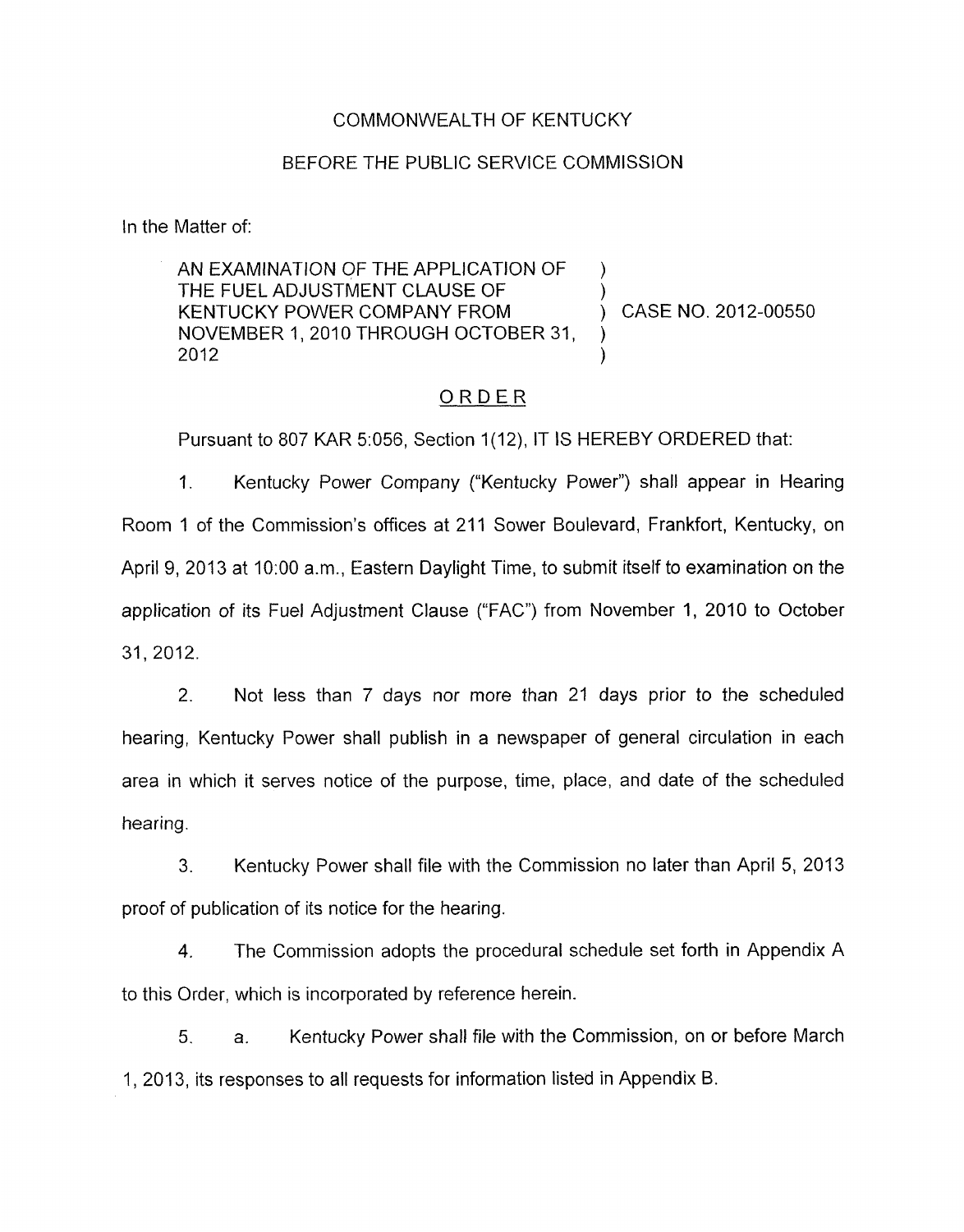Responses to requests for information shall be appropriately bound, tabbed and indexed and shall include the name of the witness responsible for responding to the questions related to the information provided.

b. Each response shall be answered under oath or, for representatives of a public or private corporation or a partnership or association or a governmental agency, be accompanied by a signed certification of the preparer or the person supervising the preparation of the response on behalf of the entity that the response is true and accurate to the best of that person's knowledge, information, and belief formed after a reasonable inquiry.

c. A party shall make timely amendment to any prior response if it obtains information which indicates that the response was incorrect when made or, though correct when made, is subsequently incorrect in any material respect.

d. For any request to which a party refuses to furnish all or part of the requested information, that party shall provide a written explanation of the specific grounds for its failure to completely and precisely respond.

e. Careful attention shall be given to copied material to ensure its legibility. When the requested information has been previously provided in this proceeding in the requested format, reference may be made to the specific location of that information in responding to this request. When applicable, the requested information shall be provided for total company operations and jurisdictional operations, separately.

6. Kentucky Power shall, on or before March 1, 2013, file with the Commission written direct testimony of the witnesses Kentucky Power intends to call at

-2- Case No. 2012-00550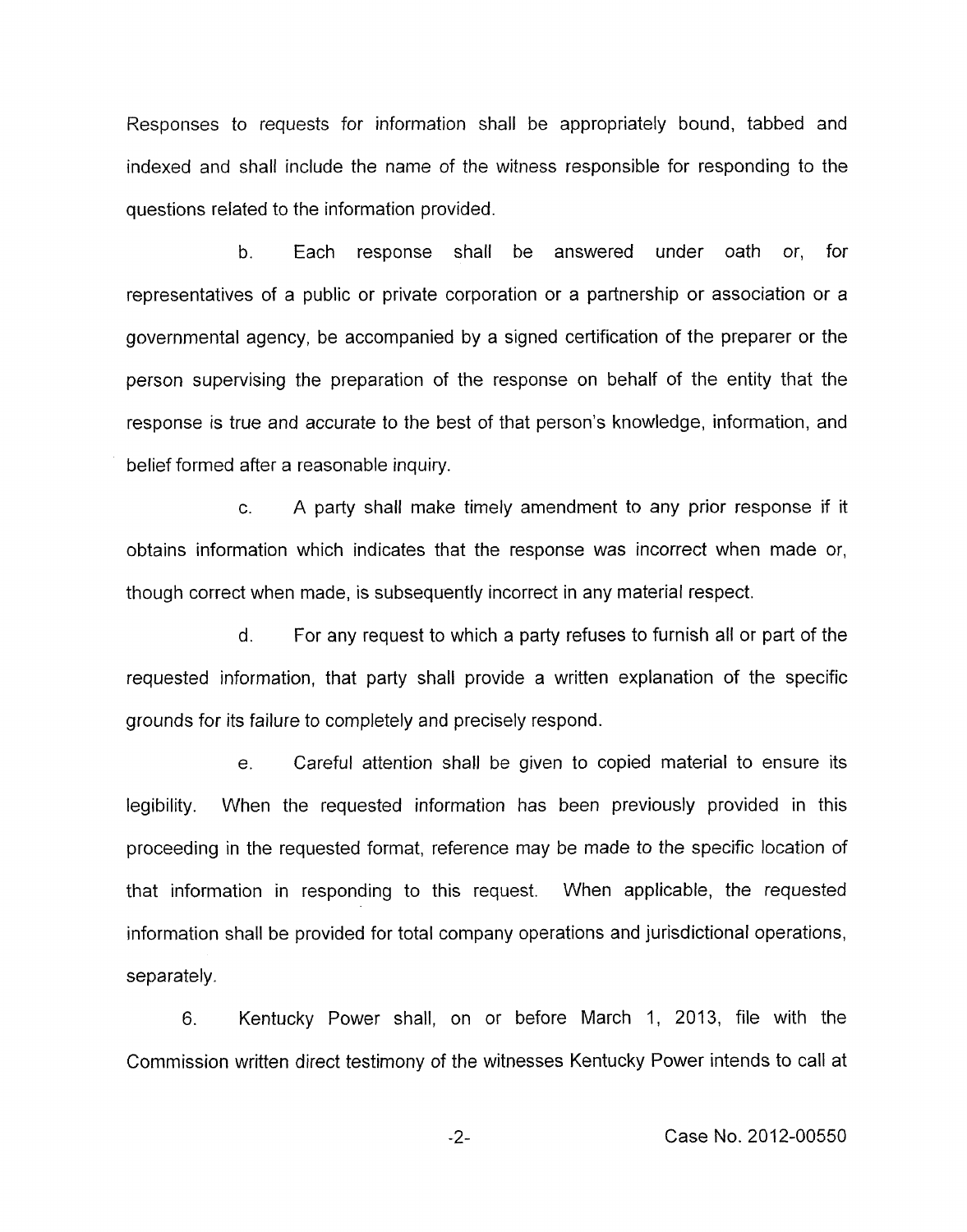the scheduled hearing in this matter. The written direct testimony of these witnesses shall address, inter alia, the following issues:

a. The reasonableness of Kentucky Power's fuel procurement practices during the review period;

**b.** Coal suppliers' adherence to contract delivery schedules during the review period;

c. Kentucky Power's efforts to ensure coal suppliers' adherence to contract delivery schedules during the review period;

d. Kentucky Power's efforts to maintain the adequacy of its coal supplies in light of any coal supplier's inability or unwillingness to make contract coal deliveries;

e. Any changes in coal market conditions that occurred during the review period or that Kentucky Power expects to occur within the next two years that have significantly affected or will significantly affect Kentucky Power's coal procurement practices; and

f. Any changes in the wholesale electric power market that occurred during the review period or that Kentucky Power expects to occur within the next two years that have significantly affected or will significantly affect Kentucky Power's electric power procurement practices.

7. At the scheduled hearing in this matter, neither opening statements nor summarization of direct testimony shall be permitted.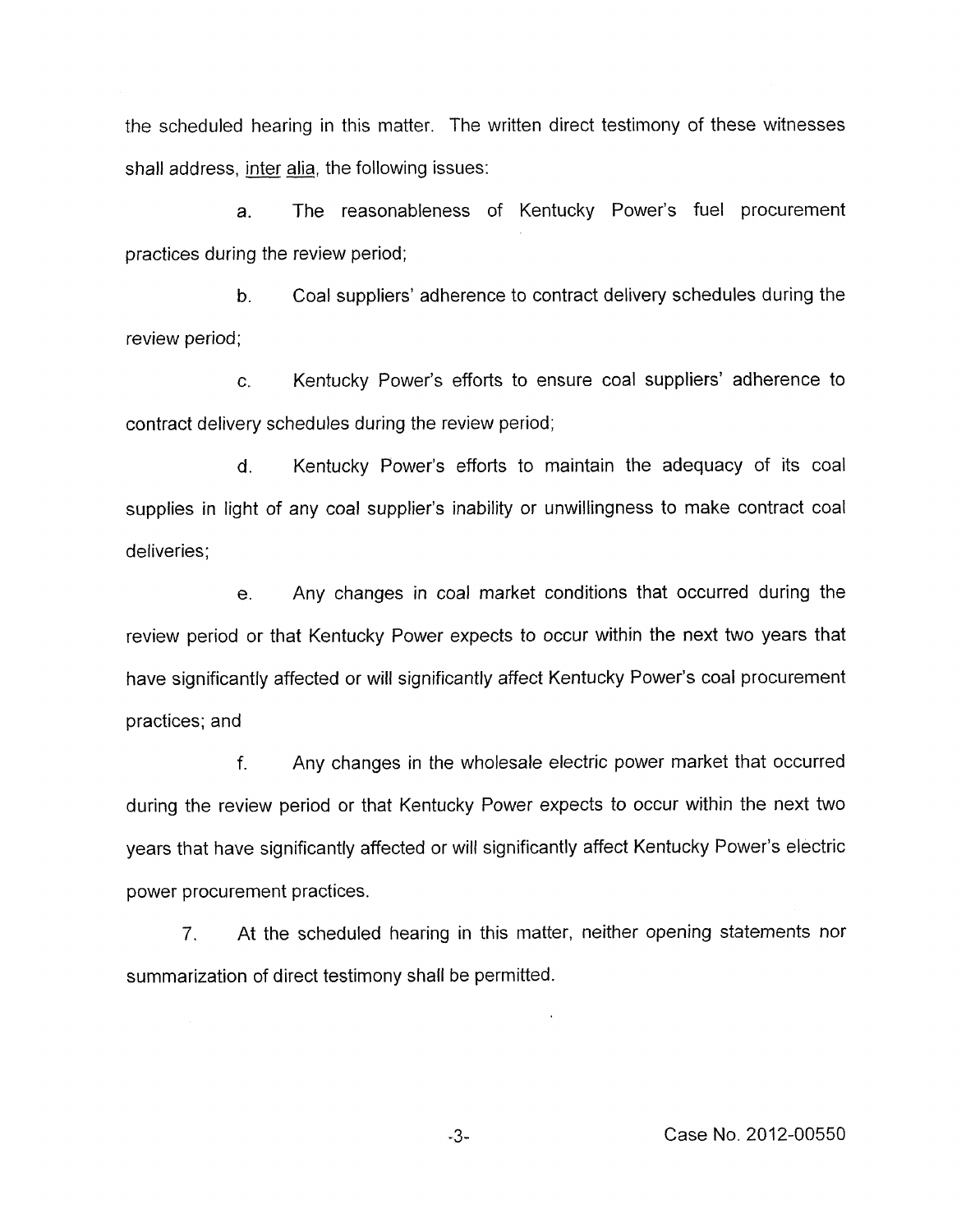8. Kentucky Power's request to be allowed *to* file electronically is granted. All participants shall follow the electronic filing procedures found in 807 KAR 5:001, Section 8.

*9.* Intervenors may serve interrogatories and requests for production of documents upon Kentucky Power in accordance with the procedural schedule set forth in Appendix A.

IO. All documents that Kentucky Power filed with the Commission pursuant to 807 KAR 5:056, Sections 1(7) and 1(9), for the period under review are incorporated by reference into the record of this proceeding.

11. The records of Case Nos. 2011-00245,<sup>1</sup> 2011-00482,<sup>2</sup> and 2012-00318<sup>3</sup> are incorporated by reference into this proceeding.

12. Any intervening party that intends to file testimony in this matter shall advise the Commission in writing of its intent to do so and shall, no later than March 11, 2013, move for modification of the procedural schedule, if necessary, to permit the filing of its testimony.

13. Motions for extensions of time shall be made in writing and will be granted only upon a showing of good cause.

 $<sup>1</sup>$  Case No. 2011-00245, An Examination of the Application of the Fuel Adjustment Clause of</sup> Kentucky Power Company from November 1, 2010 through April 30, 2011 (Ky. PSC Dec. 19, 2011).

Case No. 2011-00482, An Examination of the Application of the Fuel Adjustment Clause of **<sup>2</sup>** Kentucky Power Company from May 1, 2011 through October 31, 2011 (Ky. PSC May 1, 2012).

Kentucky Power Company from November 1,2011 through April 30,2012 (Ky. PSC Dec. 14,2012). <sup>3</sup> Case No. 2012-00318, An Examination of the Application of the Fuel Adjustment Clause of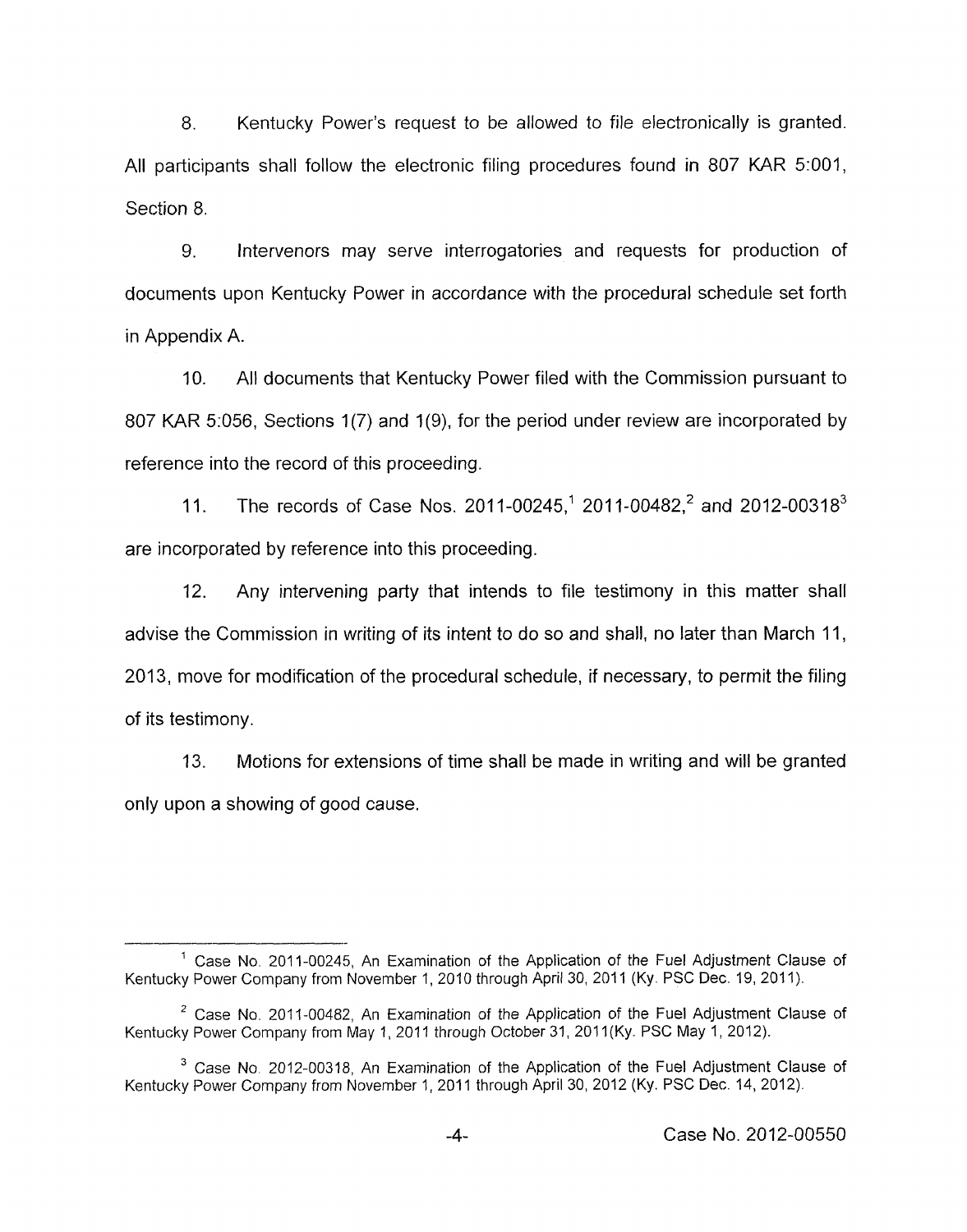By the Commission



ATTEST: tive Øirector  $E$ 

Case No. 2012-00550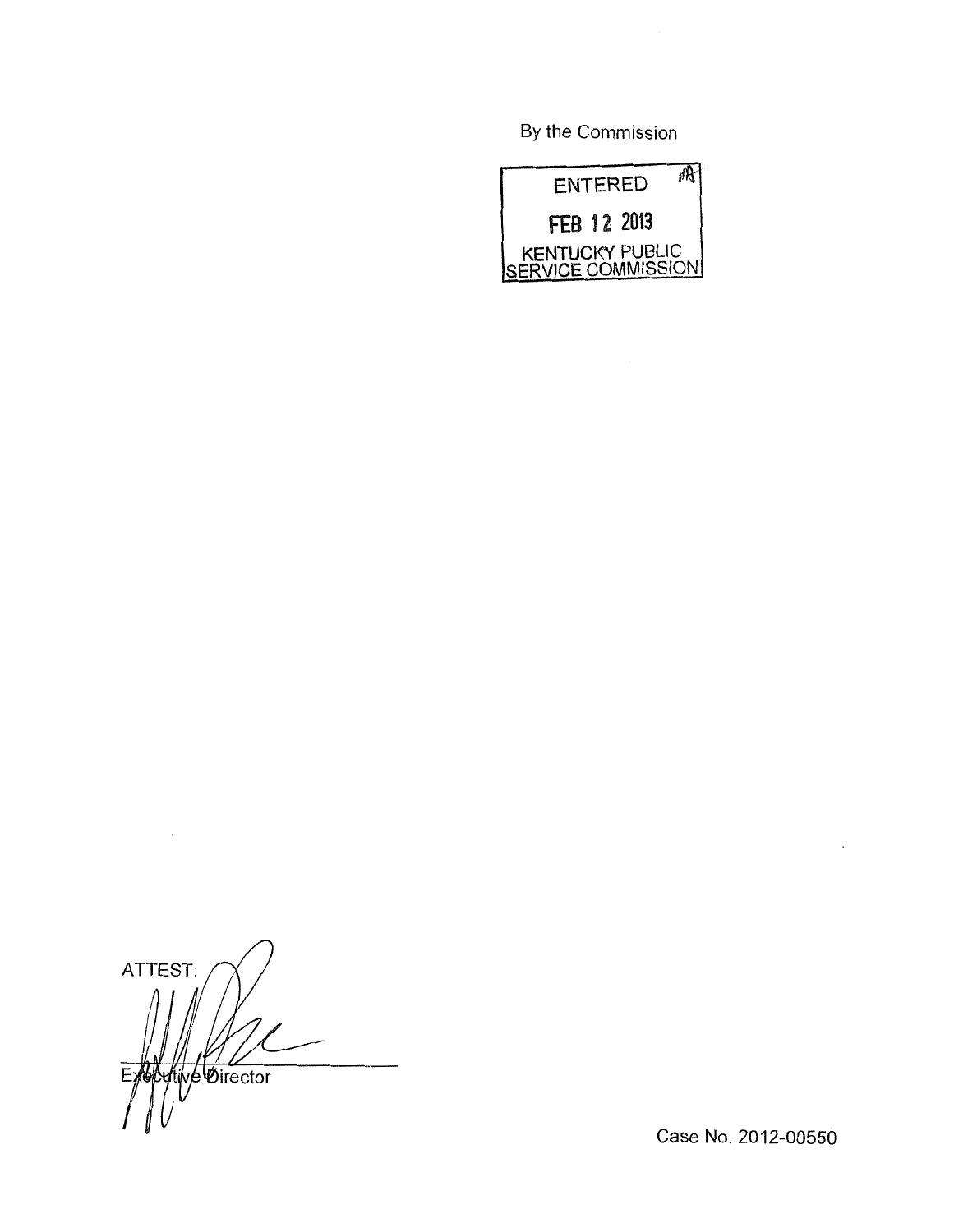# APPENDIX A

## APPENDIX TO AN ORDER OF THE KENTUCKY PUBLIC SERVICE COMMISSION IN CASE NO. 2012-00550 DATED F

| 3/1/2013  |
|-----------|
| 3/15/2013 |
| 3/29/2013 |
| 4/2/2013  |
| 4/9/2013  |
|           |

 $\mathcal{L}(\mathcal{L}^{\mathcal{L}})$  and  $\mathcal{L}^{\mathcal{L}}$  are  $\mathcal{L}^{\mathcal{L}}$  . In the contribution of

 $\mathcal{L}(\mathcal{A})$  and  $\mathcal{L}(\mathcal{A})$  and  $\mathcal{L}(\mathcal{A})$ 

 $\sim 10^7$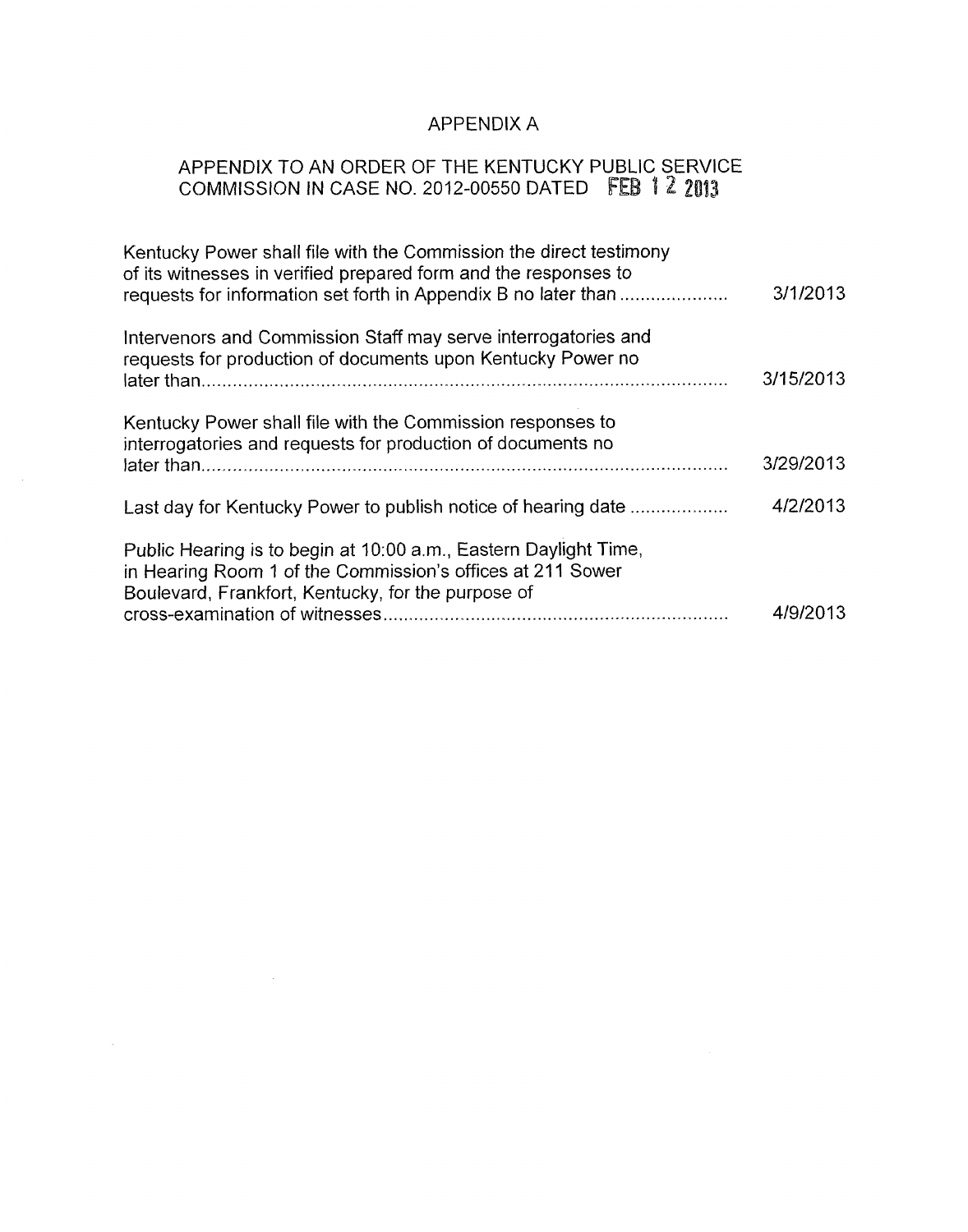#### APPENDIX B

## APPENDIX TO AN ORDER OF THE KENTUCKY PUBLIC SERVICE COMMISSION IN CASE NO. 2012-00550 DATED FEB 1 2 2013

1. If a change in the base fuel cost is proposed, state the month to be used as the base period (b). If the base period results in a fuel cost other than one representative of current costs as prescribed by 807 KAR 5:056, Section 1(2), explain why this base period was selected. If no change is proposed, include an explanation of the reason(s) Kentucky Power believes the current base period fuel cost should remain unchanged.

2. Provide a calculation of the fossil fuel costs F(b) that Kentucky Power proposes to use to calculate the base period fuel cost. This calculation shall show each component of  $F(b)$  as defined by 807 KAR 5:056. Explain why the fuel cost in the selected base period is representative of the level of fuel cost currently being experienced by Kentucky Power.

**3.** Provide a schedule showing each component of sales as defined by 807 KAR 5:056 in the selected base period (b). Explain why Kentucky Power believes that the sales in the selected base period (b) are representative of the level of kWh sales that Kentucky Power will derive from the level of fuel cost incurred during the selected base period (b).

**4.** Provide a schedule showing the calculation of Kentucky Power's proposed increase or decrease in its base fuel cost per kWh to be incorporated into its base rate.

*5.* Provide Kentucky Power's most recent projected fuel requirements for the years 2013 and 2014 in tons and dollars.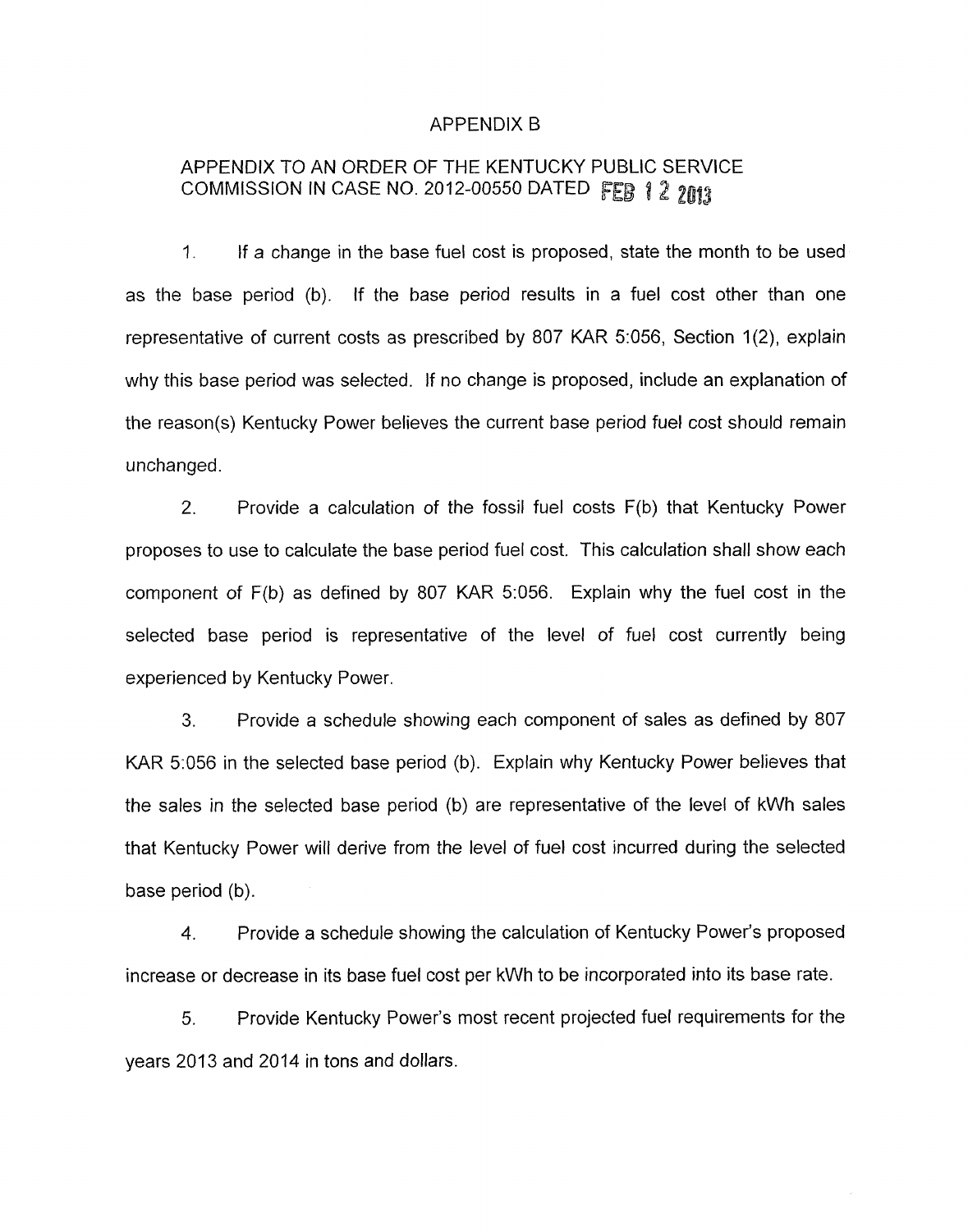6. Provide Kentucky Power's most recent sales projections for the years 2013 and 2014 in kWh and dollars.

7. Provide separately the amounts of power purchases used in the calculation of sales provided in response to Item 3.

8. Provide separately the amounts of intersystem power sales used in the calculation of sales provided in response to Item 3.

9. Provide the planned maintenance schedule for each of Kentucky Power's generating units for the years 2013 and 2014.

10. For the years ending October 31, 2011 and October 31, 2012, provide:

a. Maximum annual system demand; and

b. Average annual demand.

List all firm power commitments for Kentucky Power for the years 2013 and 2014 for (a) purchases and (b) sales. This list shall identify the other party (buyer or seller), the amount of commitment in MW, and the purpose of the commitment (e.g., peaking, emergency). 11.

12. Provide a monthly billing summary for all sales to all electric utilities for the period May 1, 2012 through October 31, 2012.

13. a. Provide a schedule of the calculation of the 12-month average line loss by month for November 2010 through October 2012.

b. Describe the actions that Kentucky Power has taken to reduce line loss during this period.

14. List Kentucky Power's scheduled, actual, and forced outages between May 1, 2012 and October 31, 2012.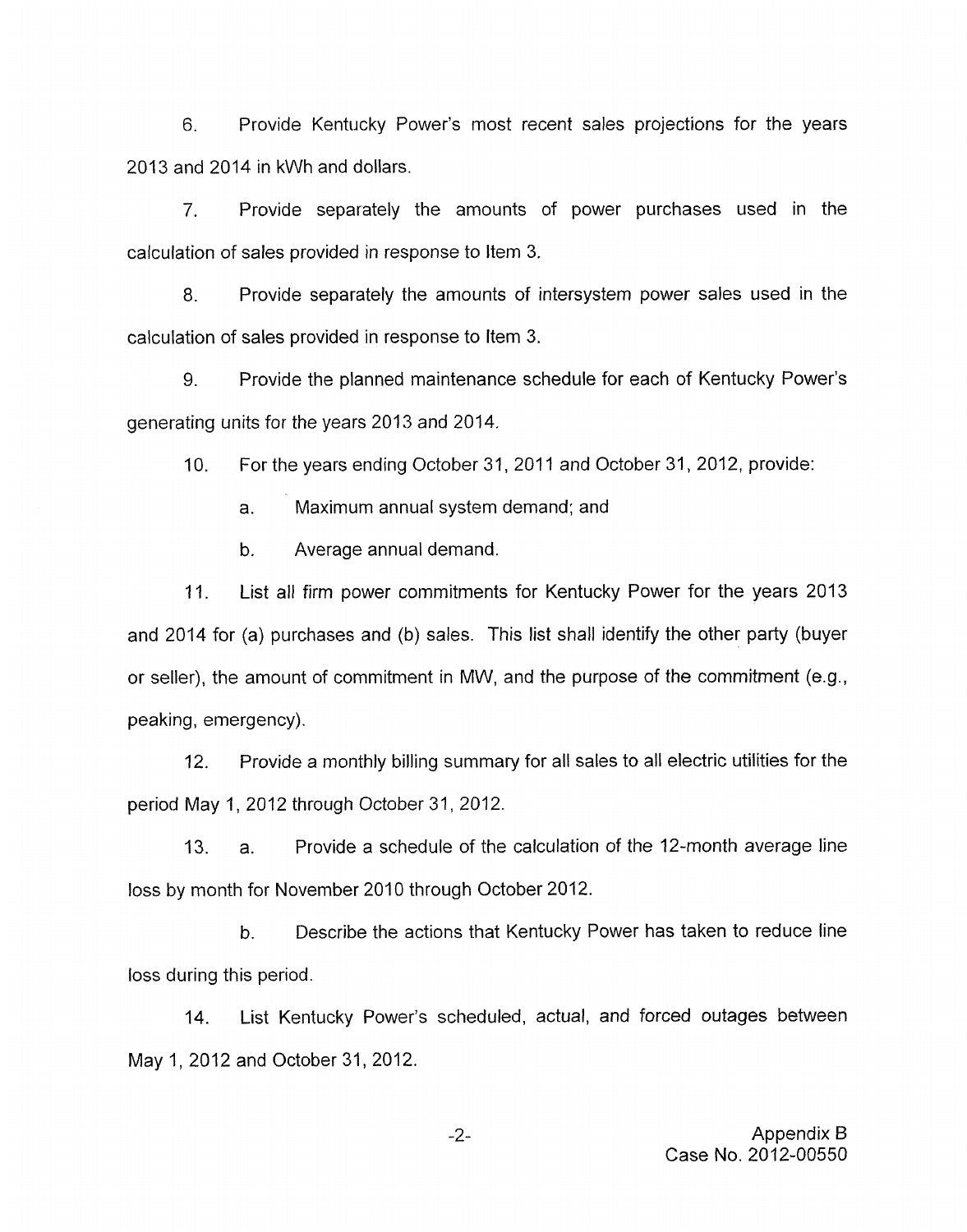15. For each existing fuel contract categorized as long-term (i.e., one year or more in length), provide:

- a. Supplier's name and address;
- b. Name and location of production facility;
- $\mathbb{C}$ Date when contract was executed:
- d. Duration of contract;
- e. Date(s) of each contract revision, modification, or amendment;
- f. Annual tonnage requirements;
- g. Actual annual tonnage received since the contract's inception;
- h. Percent of annual requirements received during the contract's term;
- **I.**  Base price in dollars per ton;
- 1. Total amount of price escalations to date in dollars per ton; and
- k. Current price paid for coal under the contract in dollars per ton  $(i +$

1).

16. Provide a schedule of the present and proposed rates that Kentucky Power seeks to change pursuant to 807 KAR 5:056, shown in comparative form.

17. Provide a statement showing by cross-outs and italicized inserts all proposed changes in rates. A copy of the current tariff may be used.

18. a. State whether Kentucky Power regularly compares the price of its coal purchases with those paid by other electric utilities.

b. If the response is yes, state:

(1) The utilities that are included in this comparison and their locations; and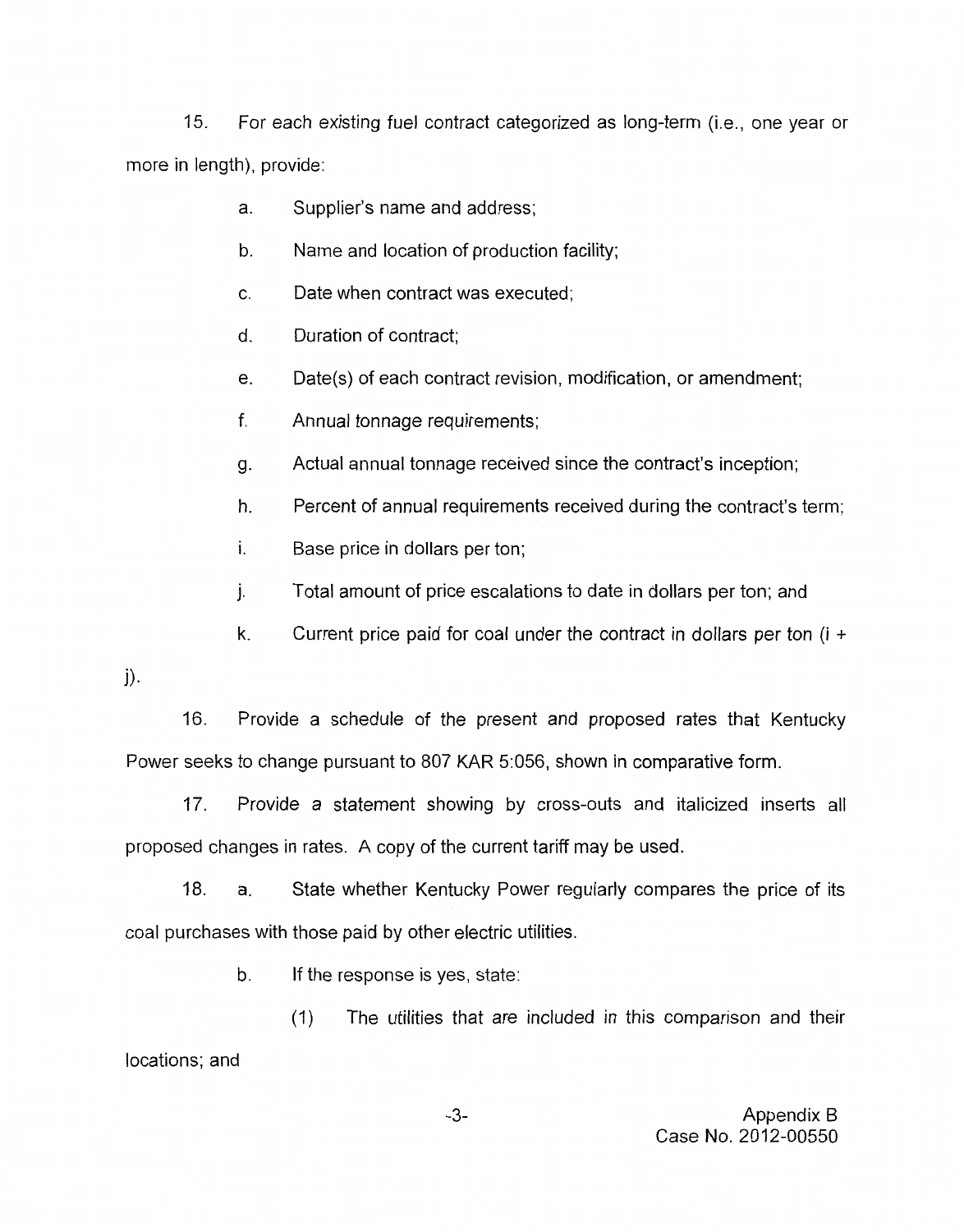(2) How Kentucky Power's prices compare with those of the other utilities for the review period. Include all prices used in the comparison in cents per MMbtu.

19. For the period under review by generating station, list the percentages of Kentucky Power's coal delivered by:

a. Rail;

b. Truck; and

c. Barge.

20. available. For each generating station, state the methods of coal delivery currently

21. a. State Kentucky Power's coal inventory level in tons and in number of days' supply as of October 31, 2012. Provide this information by generating station and in the aggregate.

> b. Describe the criteria used to determine the number of days' supply.

c. Compare Kentucky Power's coal inventory as of October 31, 2012 to its inventory target for that date for each plant and for total inventory.

d. If actual coal inventory exceeds inventory target by 10 days' supply, state the reasons for the additional inventory.

e. (1) State whether Kentucky Power expects any significant changes in its current coal inventory target within the next 12 months.

(2) If the response is yes, state the expected change and the reasons for this change.

 $-4-$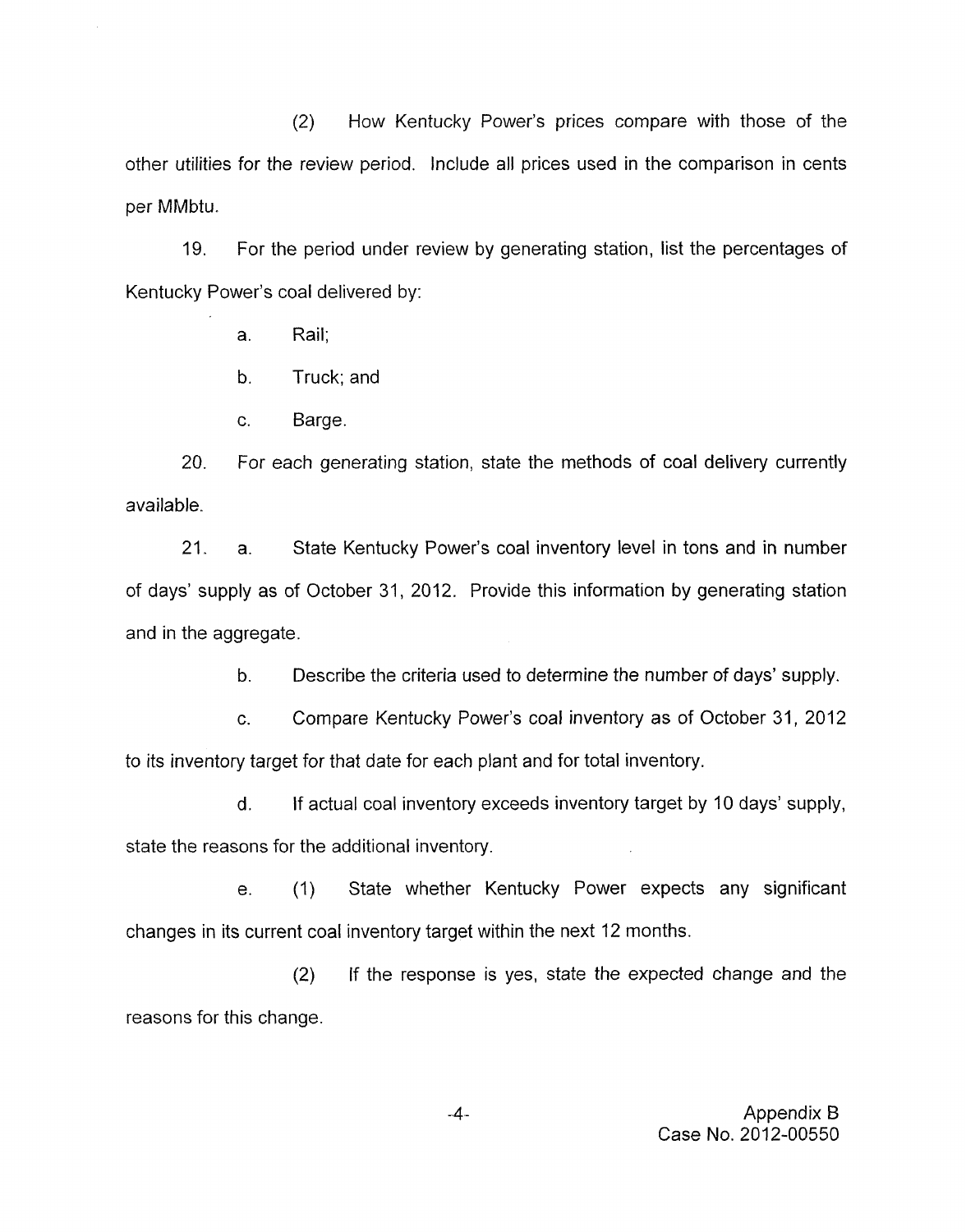22. a. State whether Kentucky Power has audited any of its coal contracts during the period from May 1, 2012 to October 31, 2012.

h. If the response is yes, for each audited contract:

- (1) Identify the contract;
- (2) Identify the auditor;
- (3) State the results of the audit; and
- $(4)$ Describe the actions that Kentucky Power took as a result of

the audit.

23. a. State whether Kentucky Power has received any customer complaints regarding its FAC during the period from May 1, 2012 to October 31, 2012.

- b. If the response is yes, for each complaint, state:
	- (1) The nature of the complaint; and
	- (2) Kentucky Power's response.

24. a. State whether Kentucky Power is currently involved in any litigation with its current or former coal suppliers.

- b. If the response is yes, for each litigation:
	- (1) Identify the coal supplier;
	- (2) Identify the coal contract involved;
	- (3) State the potential liability or recovery to Kentucky Power;
	- $(4)$ List the issues presented; and
	- (5) Provide a copy of the complaint or other legal pleading that

initiated the litigation and any answers or counterclaims. If a copy has previously been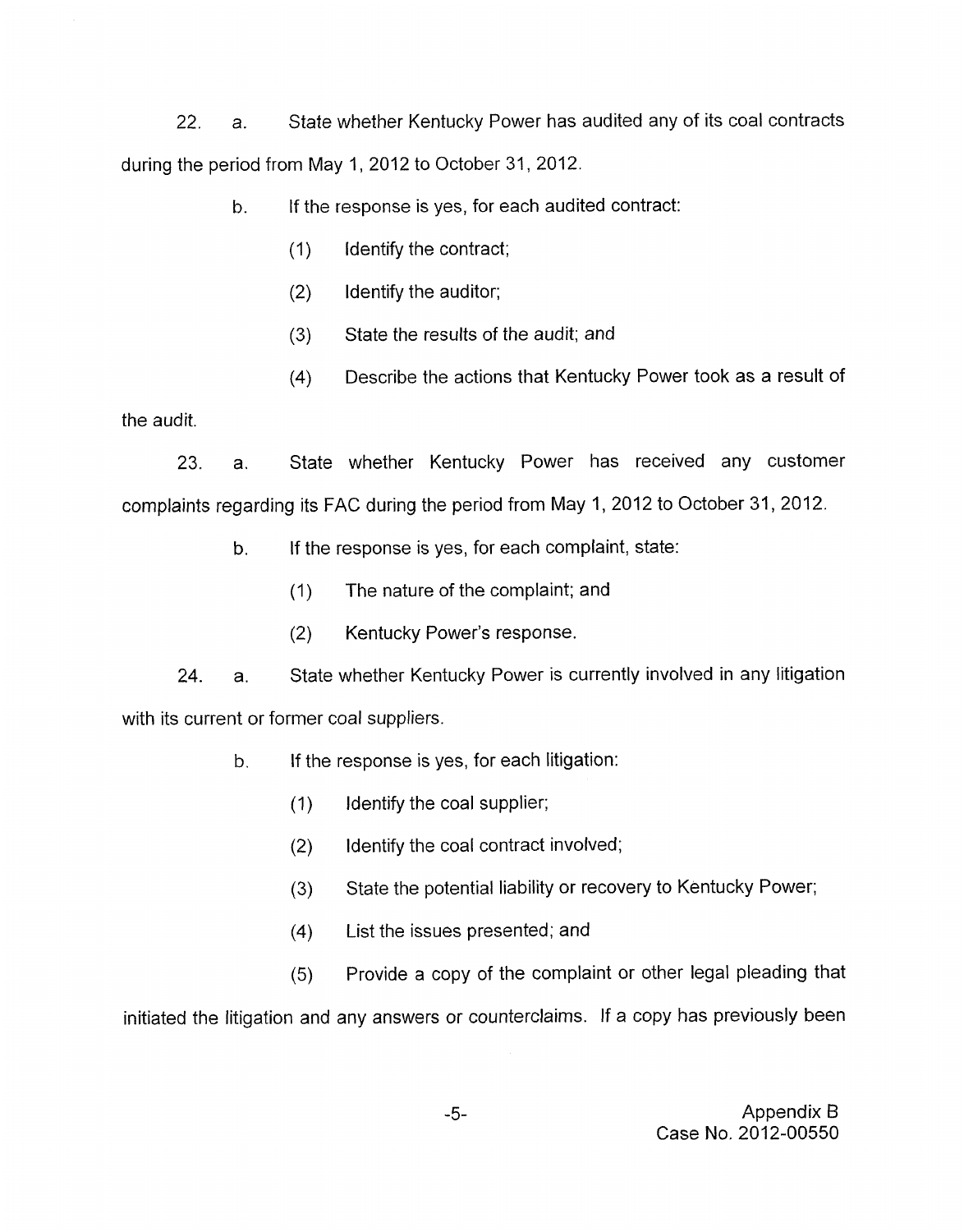filed with the Commission, provide the date on which it was filed and the case in which it was filed.

> c. State the current status of all litigation with coal suppliers.

List each written coal supply solicitation issued during the period May 1, 25. 2012 to October 31, 2012.

a. For each solicitation, provide the date of the solicitation (contract or spot), the quantities solicited, a general description of the quality of coal solicited, the time period over which deliveries were requested, and the generating unit(s) for which the coal was intended.

b. For each solicitation, state the number of vendors to whom the solicitation was sent, the number of vendors who responded, and the selected vendor. Provide the bid tabulation sheet or corresponding document that ranks the proposals. (This document shall identify all vendors who made offers.) State the reasons for each selection. For each lowest-cost bid not selected, explain why the bid was not selected.

26. List each oral solicitation for coal supplies issued during the period from May 1, 2012 to October 31, 2012.

a. For each solicitation, state why the solicitation was not written, the date(s) of the solicitation, the quantities solicited, a general description of the quality of coal solicited, the time period over which deliveries were requested, and the generating unit(s) for which the coal was intended.

b. For each solicitation, identify all vendors solicited and the vendor selected. Provide the bid tabulation sheet or other document that ranks the proposals.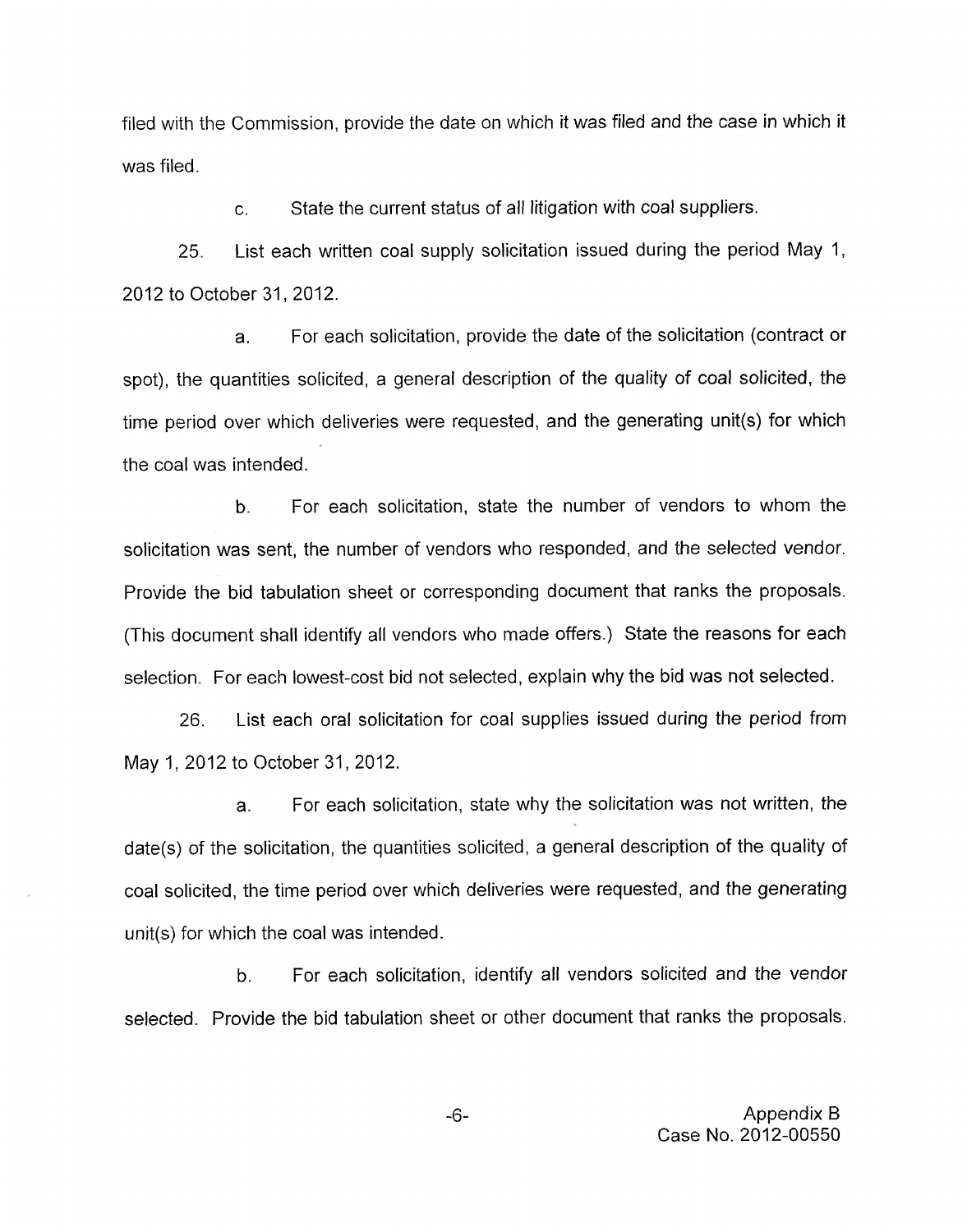(This document shall identify all vendors who made offers.) State the reasons for each selection. For each lowest-cost bid not selected, explain why the bid was not selected.

27. For the period from May 1, 2012 to October 31, 2012, list each vendor from whom coal was purchased and the quantity and nature of each purchase (e.g., spot or contract). For the period under review in total, provide the percentage of purchases that were spot versus contract. For contract purchases, state whether the contract has been filed with the Commission. if the response is no, explain why it has not been filed.

28. For the period from May 1, 2012 to October 31, 2012, list each vendor from whom natural gas was purchased for generation and the quantity and nature of each purchase (e.g., spot or contract). For the period under review in total, provide the percentage of purchases that were spot versus contract. For contract purchases, state whether the contract has been filed with the Commission. If the response is no, explain why it has not been filed.

29. State whether Kentucky Power engages in hedging activities for its coal or natural gas purchases used for generation. If the response is yes, describe the hedging activities in detail.

**30.** For each generating station or unit for which a separate coal pile is maintained, state for the period from May 1, 2012 to October 31, 2012 the actual amount of coal burned in tons, actual amount of coal deliveries in tons, total kWh generated, and actual capacity factor at which the plant operated.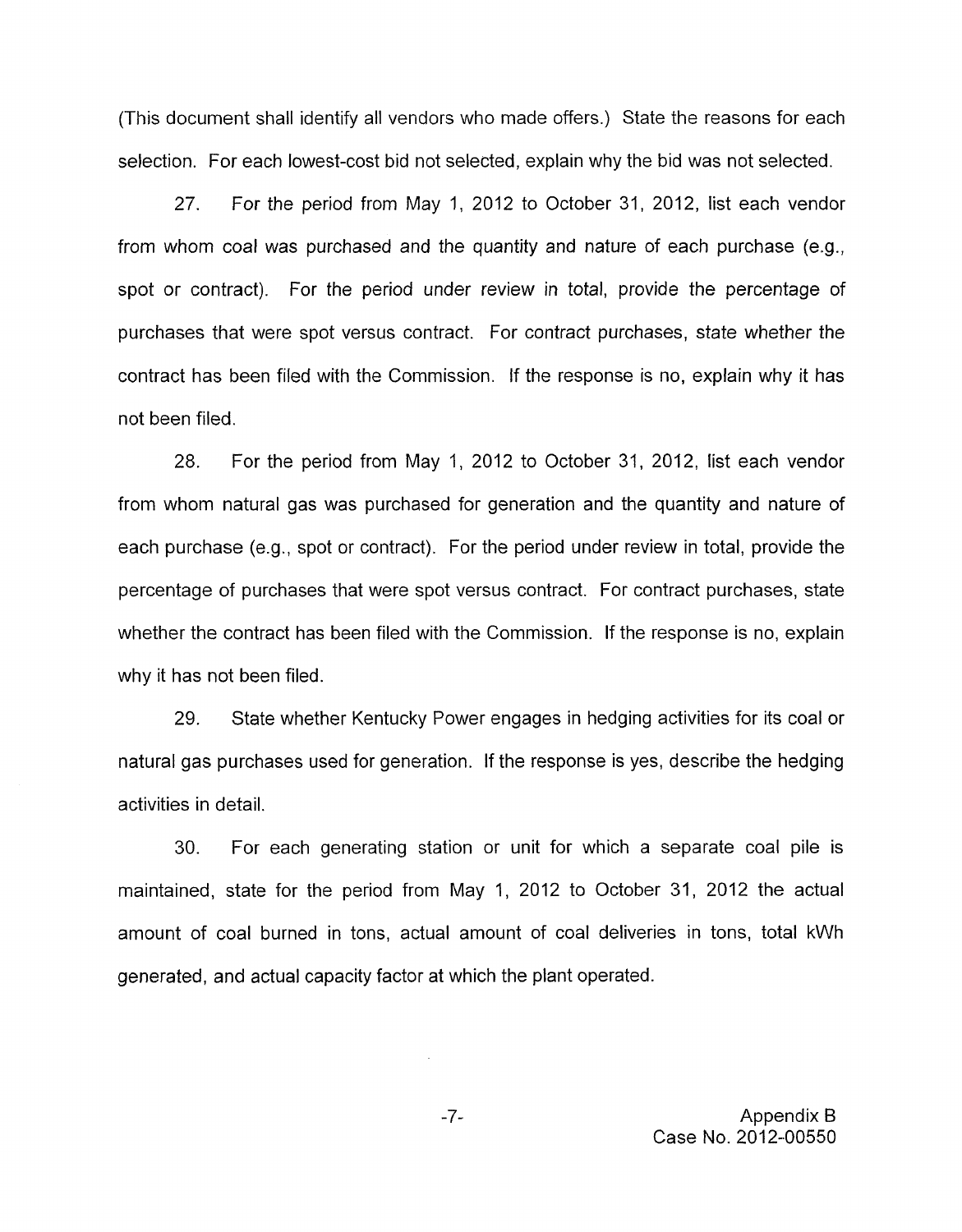31. a. During the period from May 1, 2012 to October 31, 2012, have there been any changes to Kentucky Power's written policies and procedures regarding its fuel procurement?

- b. If yes,
	- (1) Describe the changes;
	- (2) State the date(s) the changes were made;
	- (3) Explain why the changes were made; and
	- **(4)**  Provide the written policies and procedures as changed.

c. If no, provide the date when Kentucky Power's current fuel procurement policies and procedures were last changed, when they were last provided to the Commission, and identify the proceeding in which they were provided.

32. a. State whether Kentucky Power is aware of any violations of its policies and procedures regarding fuel procurement that occurred prior to or during the period from May I, 2012 to October 31, 2012.

b. If the response is yes, for each violation:

(1) Describe the violation;

(2) Describe the action(s) that Kentucky Power took upon discovering the violation; and

**(3)** Identify the person(s) who committed the violation.

33. Identify and explain the reasons for all changes in the organizational structure and personnel of the departments or divisions that are responsible for Kentucky Power's fuel procurement activities that occurred during the period from May 1, 2012 to October 31, 2012.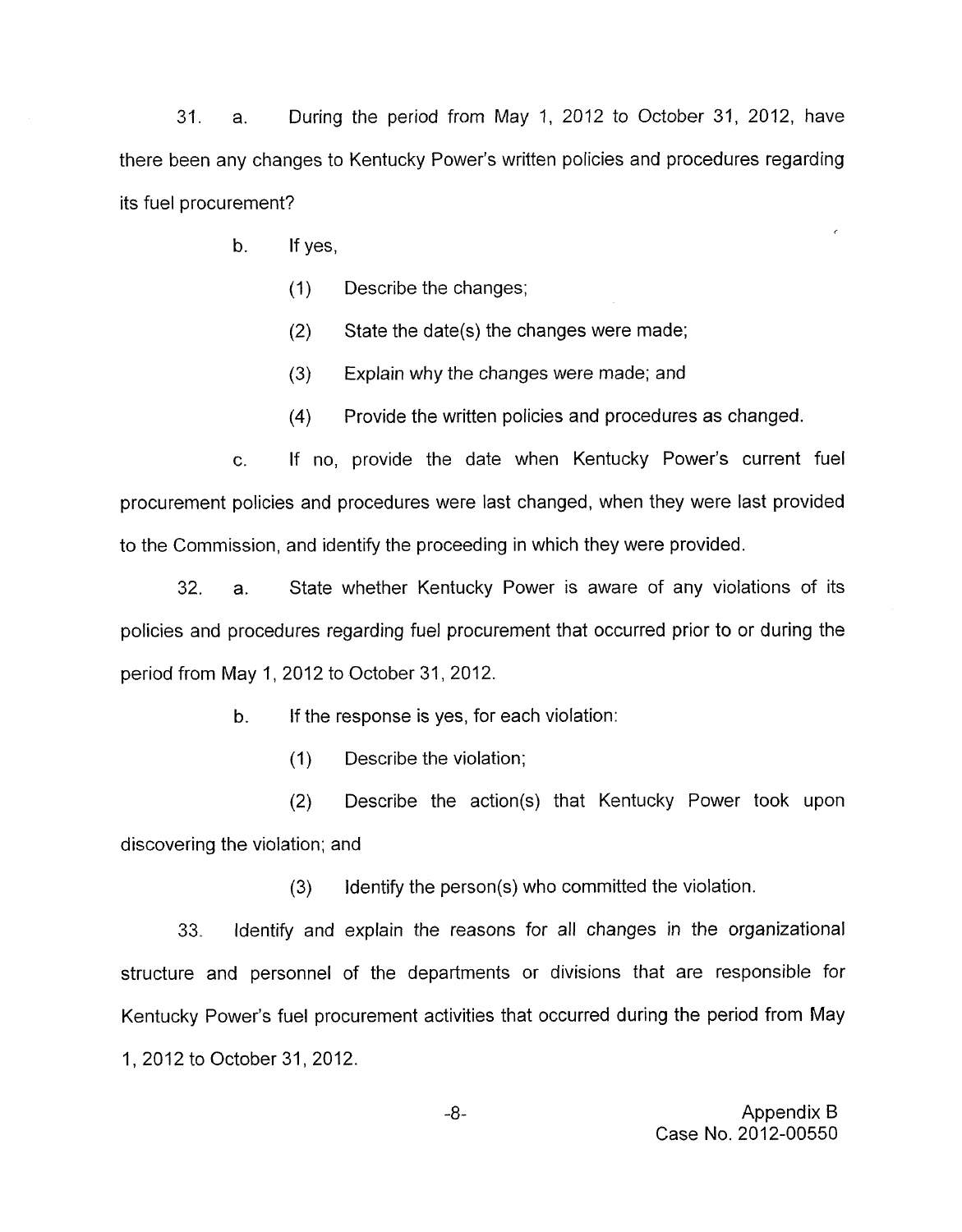34. a. Identify all changes that Kentucky Power made during the period from May 1, 2012 to October 31, 2012 to its maintenance and operation practices that affect fuel usage at Kentucky Power's generation facilities.

b. Describe the impact of these changes on Kentucky Power's fuel usage.

35. a. List all intersystem sales during the period from May 1, 2012 to October 31, 2012 in which Kentucky Power used a third party's transmission system.

b. For each sale listed above:

(1) Describe how Kentucky Power addressed, for FAC reporting purposes, the cost of fuel expended to cover any line losses incurred to transmit its power across the third party's transmission system; and

(2) State the line-loss factor used for each transaction and describe how such line-loss factor was determined.

36. Describe each change that Kentucky Power made to its methodology for calculating intersystem sales line losses during the period from May 1, 2012 to October 31, 2012.

37. State whether Kentucky Power has solicited bids for coal with the restriction that it was not mined through strip mining or mountain top removal. If the response is yes, explain the reasons for the restriction on the solicitation, the quantity in tons and price per ton of the coal purchased as a result of this solicitation, and the difference between the price of this coal and the price it could have obtained for the coal if the solicitation had not been restricted.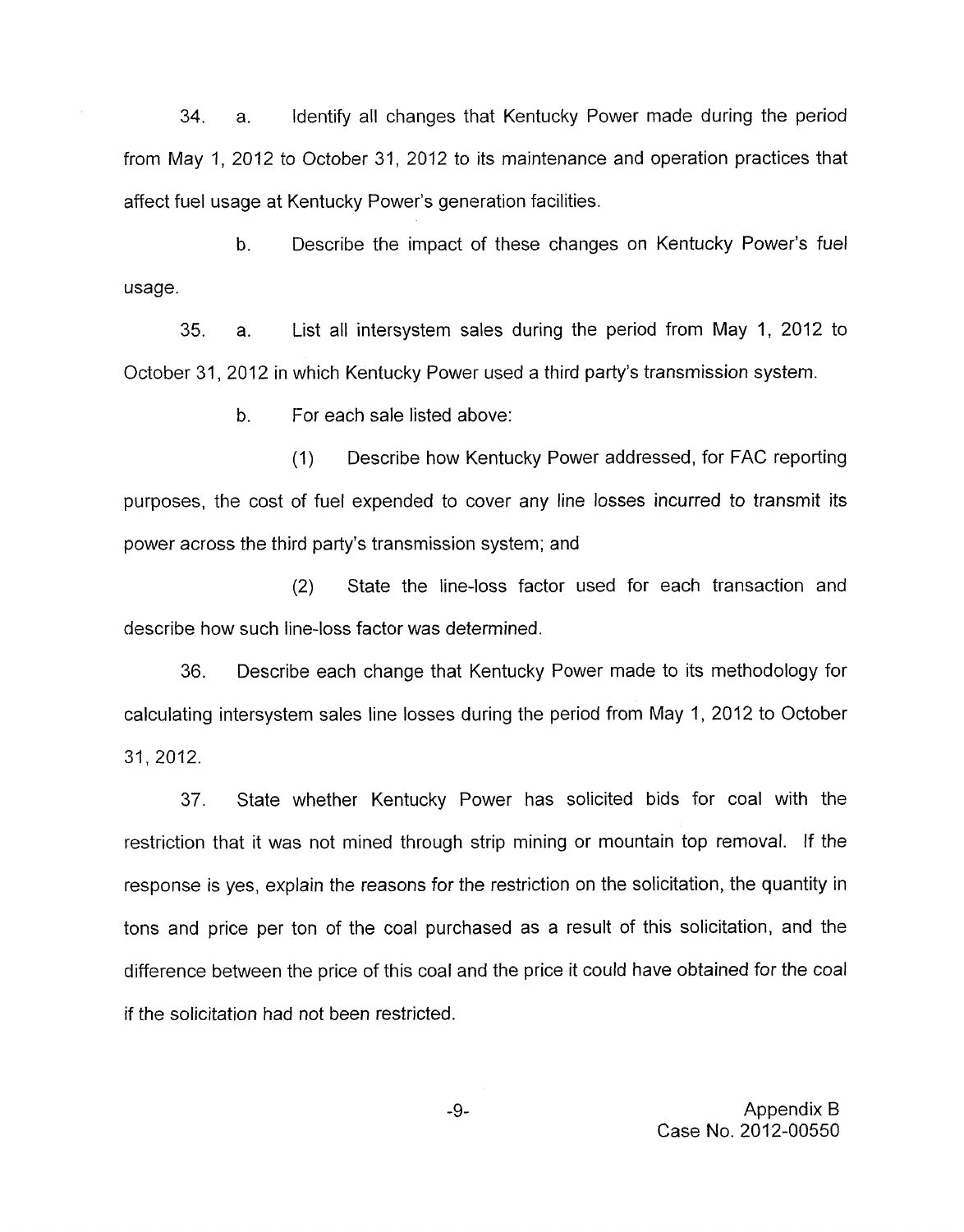38. State whether any PJM costs were included in Kentucky Power's monthly FAC filings during the period from May 1, 2012 to October 31 2012. If the response is yes, state the type and amount of the costs.

39. List Kentucky Power's generating units in economic dispatch order. State whether Kentucky Power operated its generating units in economic dispatch order during the period under review. If the response is no, explain.

40. In its most recent two-year case in which a change in the base fuel rate occurred, Case No. 2008-00518,' the roll-in of fuel costs into Kentucky Power's base rates was approved using a "flash cut" approach, which resulted in an immediate change from its then-existing base fuel cost to its new base fuel cost, rather than a "transitional approach" in which the first month's fuel cost is an average of the old and new base fuel cost. Kentucky Power also indicated its preference that any change in base rates be approved on a "bills rendered" basis rather than a "service rendered" basis. If the current FAC review results in changes to its base rates, does Kentucky Power continue to prefer the same "flash cut" approach on a "bills rendered" basis as authorized in Case No. 2008-00518? Explain.

41. State whether Kentucky Power charged its Experimental Real Time Pricing ("RTP") customers the FAC during the period under review. If the response is yes, state which months RTP customers were charged the FAC during the period under review.

42. Refer to Kentucky Power's monthly FAC filings.

<sup>&</sup>lt;sup>1</sup> Case No. 2008-00518, An Examination of the Application of the Fuel Adjustment Clause of Kentucky Power Company from November 1,2006 through October 31, 2008 (Ky. PSC May 27, 2009).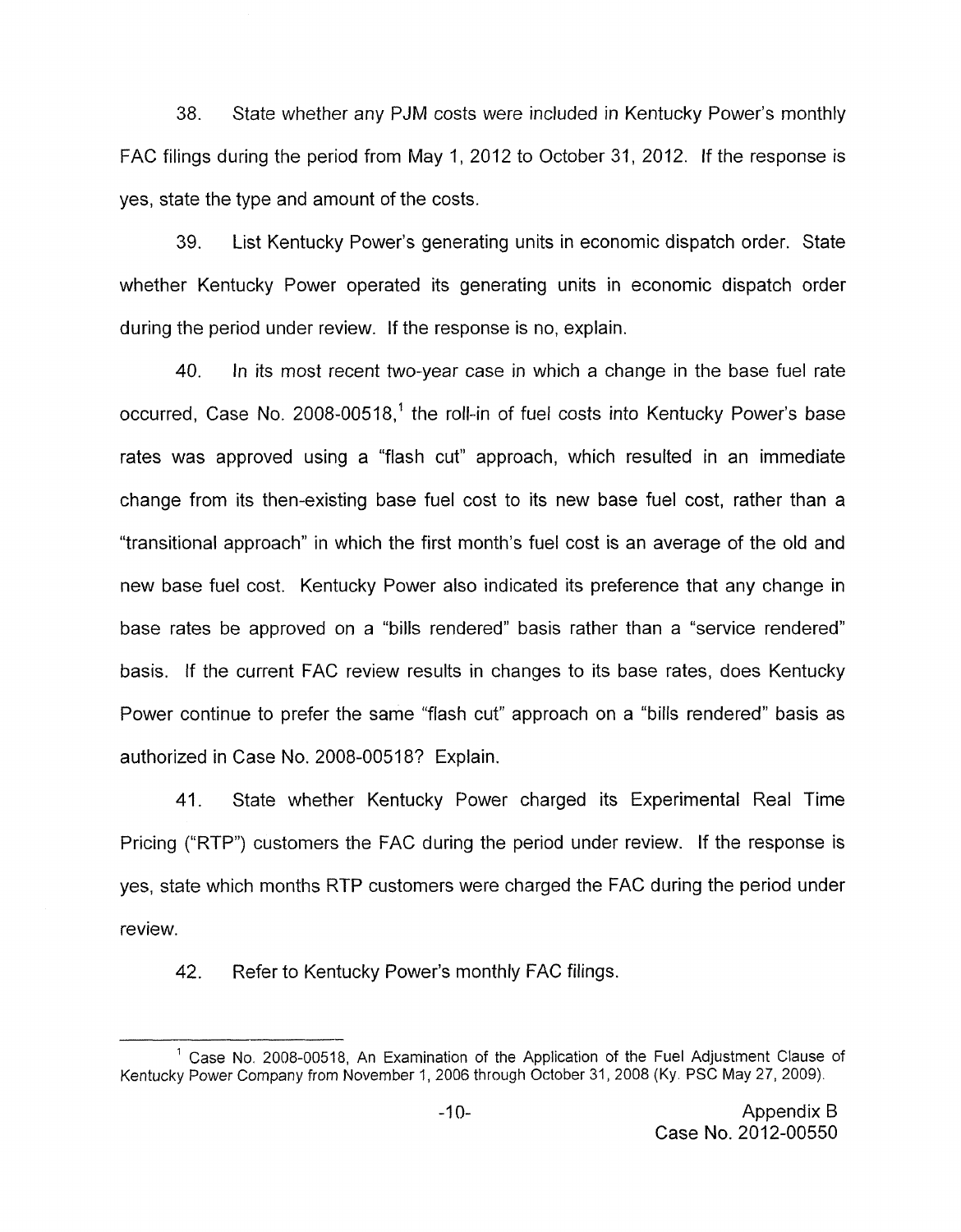a. Refer to page 2 of 5. For each month of the review period, provide the total amount of fuel costs associated with providing service to RTP customers that are reflected on Page 2 of 5, line D, "Total Fuel Cost (A+B-C)."

Refer to page 3 of 5. For each month of the review period, provide the total amount of kWh associated with providing service to RTP customers that are reflected on Page 3 of 5, the Subtotal of Section A. b.

c. Refer to page 4 of 5. For each month of the review period identified as having included fuel costs and kWh sales in response to Items a. and b. above, state whether the information reflected on page 4 of 5 of those months reflect fuel cost and kWh sales associated with the customers taking service under Tariff RTP. If the response is no, explain.